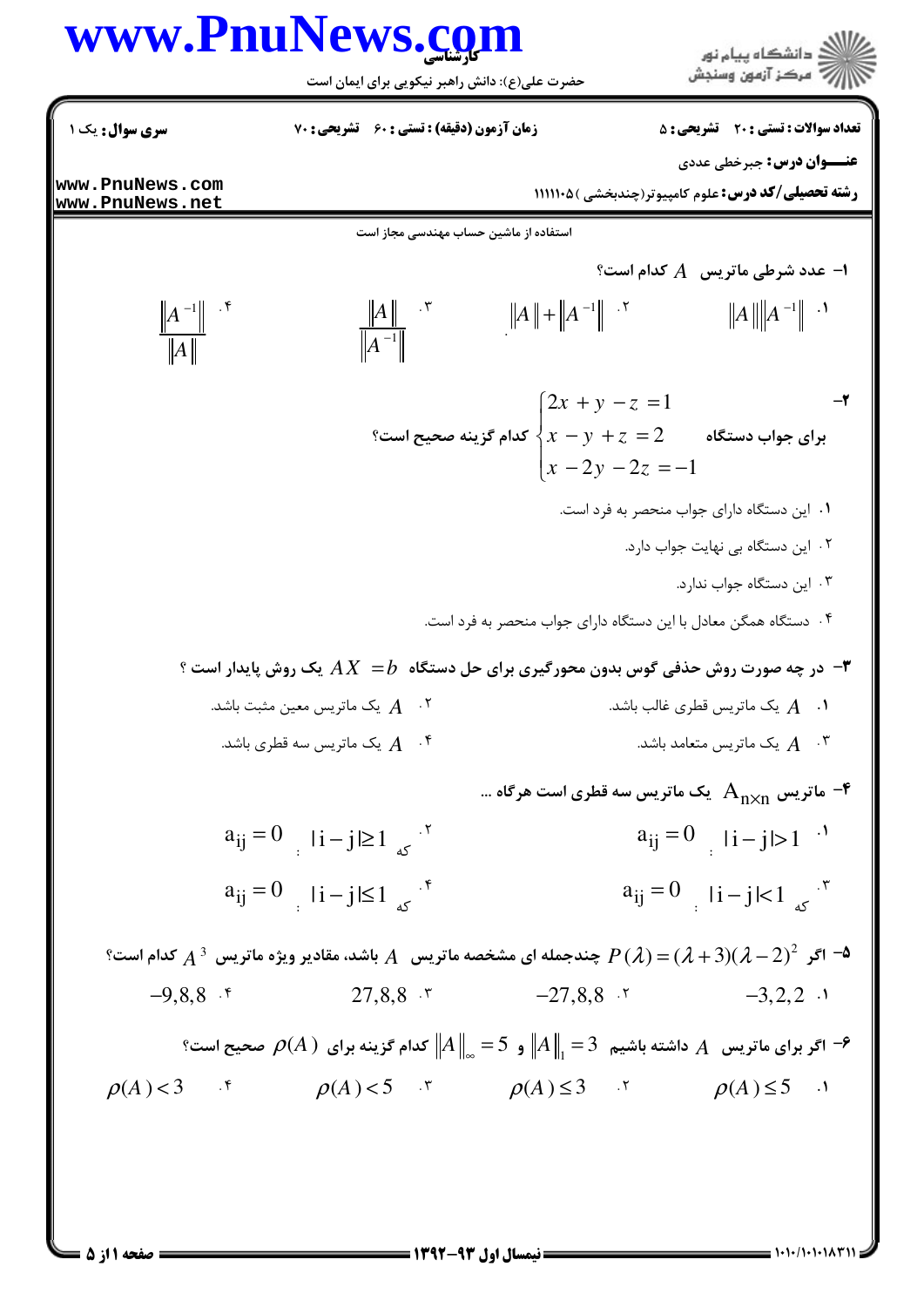## www.PnuNews.com

|                                                                                                                                                                            | www.PnuNews.com<br>حضرت علی(ع): دانش راهبر نیکویی برای ایمان است                                                                                                                                                             |            | دانشگاه پيام نور $\ge$<br>ر آمرڪز آزمون وسنڊش                                                  |  |
|----------------------------------------------------------------------------------------------------------------------------------------------------------------------------|------------------------------------------------------------------------------------------------------------------------------------------------------------------------------------------------------------------------------|------------|------------------------------------------------------------------------------------------------|--|
| سری سوال : ۱ یک                                                                                                                                                            | زمان آزمون (دقیقه) : تستی : 60 ٪ تشریحی : 70                                                                                                                                                                                 |            | <b>تعداد سوالات : تستی : 20 ٪ تشریحی : 5</b>                                                   |  |
| www.PnuNews.com<br>www.PnuNews.net                                                                                                                                         |                                                                                                                                                                                                                              |            | <b>عنـــوان درس:</b> جبرخطي عددي<br><b>رشته تحصیلی/کد درس:</b> علوم کامپیوتر(چندبخشی )۱۱۱۱۰۵ ( |  |
|                                                                                                                                                                            |                                                                                                                                                                                                                              |            | $\cdot$ کدام گزینه زیرفضای $\,$ R $^2$ است $\,$                                                |  |
|                                                                                                                                                                            | $\{(1,0)\}$ .                                                                                                                                                                                                                |            | $\{(a_1, a_2), a_1 \neq 0\}$ <sup>1</sup>                                                      |  |
|                                                                                                                                                                            | $\{(0,0)\}$ .*                                                                                                                                                                                                               |            | $\{(0,0),(1,-1)\}$ .                                                                           |  |
|                                                                                                                                                                            |                                                                                                                                                                                                                              |            | ٨–۔ کدام گزینه صحیح است؟                                                                       |  |
| $B = 0$ ۰۱ اگر $A_{n \times n}$ و $B_{n \times n}$ به گونه ای باشند که $A = 0$ آنگاه $A = 0$ یا $A_{n \times n}$                                                           |                                                                                                                                                                                                                              |            |                                                                                                |  |
|                                                                                                                                                                            | اگر $A_{n\times n}$ و $B_{n\times n}$ ماتریس های وارون پذیر باشند، $A+B$ نیز وارون پذیر است. $^{\mathsf{y}}$                                                                                                                 |            |                                                                                                |  |
|                                                                                                                                                                            | برای دو ماتریس $\begin{bmatrix} A_{1\times 2} & A_{2\times 1} \end{bmatrix}$ ماتریس $\begin{bmatrix} B_{1\times 2} & B_{2\times 1} \end{bmatrix}$ وارون پذیر نمی باشد. $\begin{bmatrix} \cdot & \cdot & \cdot \end{bmatrix}$ |            |                                                                                                |  |
|                                                                                                                                                                            |                                                                                                                                                                                                                              |            | $\cdot A = B$ اگر $\det(A) = \det(B)$ باشد آنگاه $\cdot$                                       |  |
|                                                                                                                                                                            | فرض کنید $A$ یک ماتریس معین مثبت و سه قطری بوده و $B_{\,j}$ ماتریس روش ژاکوبی با $\sqrt{0.5}$ با $\sim$ باشد. $^{}$                                                                                                          |            |                                                                                                |  |
|                                                                                                                                                                            | بهترین انتخاب $\omega$ در روش SOR برای تعیین جواب دستگاه $A\,x=b$ کدام است؟                                                                                                                                                  |            |                                                                                                |  |
| $1 \cdot$ f                                                                                                                                                                | $1.2977$ $\cdot$                                                                                                                                                                                                             | $0.8990$ . | $1.1716$ $\cdot$                                                                               |  |
| -۱۰- فرض كنيد $\rm V$ و $\rm W$ فضاهاي برداري روي هيات $\rm F$ و $\rm V$ متناهي البعد و $\rm W \to T : \rm V \to T$ يك تبديل خطي باشد.<br>در این صورت کدام گزینه صحیح است؟ |                                                                                                                                                                                                                              |            |                                                                                                |  |
|                                                                                                                                                                            | $\dim V = \dim \text{ran } T + \dim \ker T$ .                                                                                                                                                                                |            |                                                                                                |  |
| $\dim V = \dim \mathrm{ran}\, T$ یک تبدیل خطی یک به یک است و بنابراین $\mathrm{T} \cdot \mathrm{N}$ .                                                                      |                                                                                                                                                                                                                              |            |                                                                                                |  |
| $\mathbb{T}$ یک تبدیل خطی وارون پذیر است "                                                                                                                                 |                                                                                                                                                                                                                              |            |                                                                                                |  |
| $\dim W = \dim \operatorname{ran} T + \dim \ker T$ .                                                                                                                       |                                                                                                                                                                                                                              |            |                                                                                                |  |
| ا = فرض كنيد V و W فضاهاي برداري روي هيات $\rm F$ و $\rm W \to T : V \to T : V \to T$ يك تبديل خطي باشد.كدام گزينه صحيح<br>است؟                                            |                                                                                                                                                                                                                              |            |                                                                                                |  |
| ۰۱ اگر $\rm T$ یک تبدیل خطی وارون پذیر باشد آنگاه $\rm V$ و $\rm W$ یکریخت هستند. $\rm t$                                                                                  |                                                                                                                                                                                                                              |            |                                                                                                |  |
| نیرفضایی از $W$ و $\rm{ran}$ زیرفضایی از $\rm{ker}\,T$ است. $\rm{ker}\,T$                                                                                                  |                                                                                                                                                                                                                              |            |                                                                                                |  |
| ۰۳ $\top$ یک تبدیل خطی یوشا است اگر و تنها اگر $\top$ یک تبدیل خطی وارون پذیر باشد. $\top$                                                                                 |                                                                                                                                                                                                                              |            |                                                                                                |  |
|                                                                                                                                                                            | ۰۴ اگر      T   یک تبدیل خطی وارون پذیر باشد انگاه وارون آن خود یک تبدیل خطی است.                                                                                                                                            |            |                                                                                                |  |
|                                                                                                                                                                            |                                                                                                                                                                                                                              |            |                                                                                                |  |

1.1./1.1.183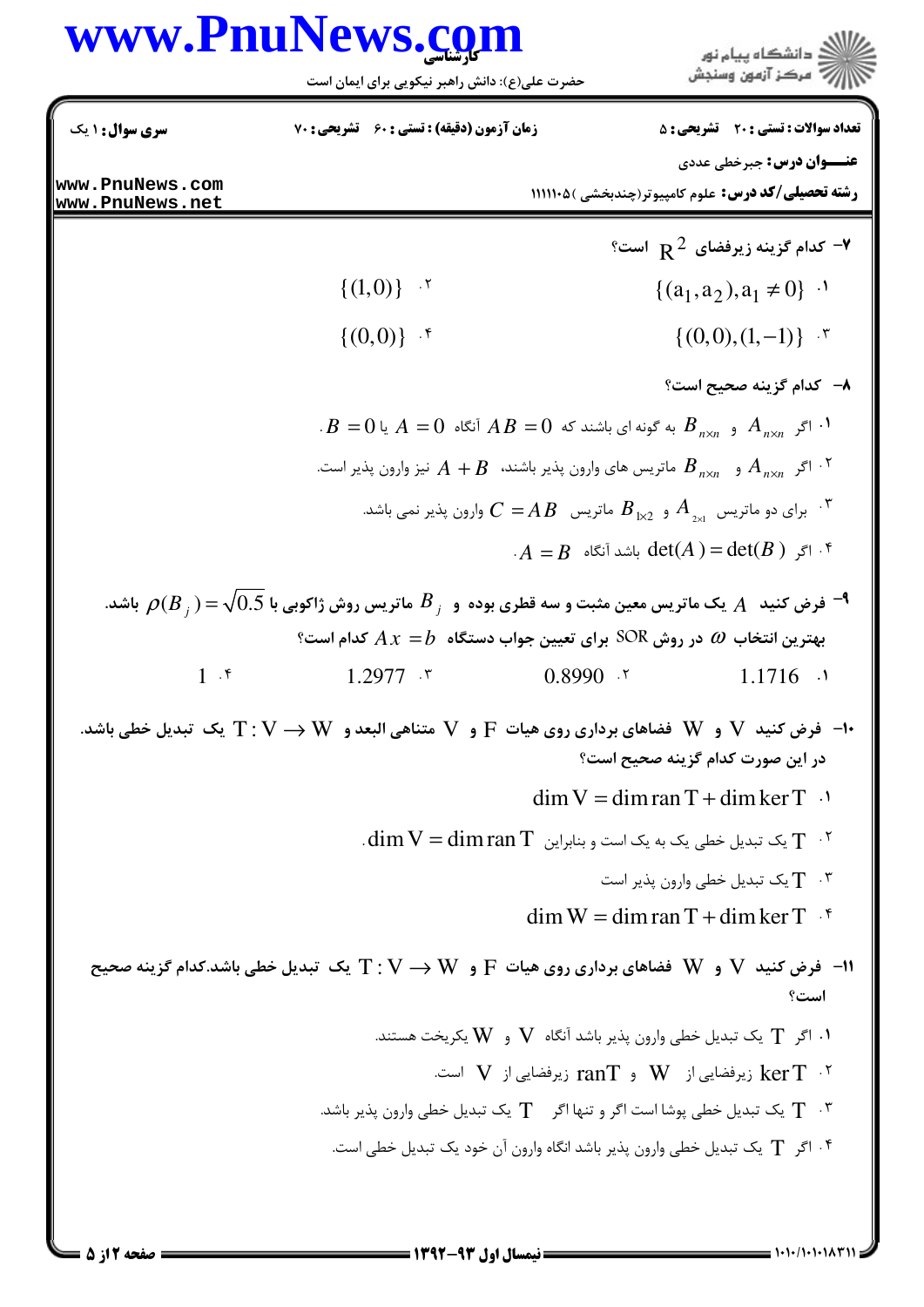## www.PnuNews.com

ار<br>اگر دانشگاه پیام نور<br>اگر مرکز آزمون وسنجش حضرت علی(ع): دانش راهبر نیکویی برای ایمان است **تعداد سوالات : تستی : 20 - تشریحی : 5 سری سوال : ۱ یک** زمان آزمون (دقیقه) : تستی : ۶۰٪ تشریحی : ۷۰ **عنــوان درس:** جبرخطي عددي www.PnuNews.com **رشته تحصیلی/کد درس:** علوم کامپیوتر(چندبخشی )۱۱۱۱۱۰۵ www.PnuNews.net ا فرض کنید  $V$  فضای برداری با بعد  $n$  باشد، کدام گزینه صحیح است؟ $\blacksquare$  $\dim W < \dim V$  : اگر  $W \in V$  زیر فضایی از  $V$  باشد، آنگاه  $W$ ۰۲ همه یایه های فضای برداری  $V$  دارای  $n$  عضو هستند.  $^\mathsf{r}$ ۰۳ هر زیر مجموعه مستقل خطی از فضای برداری  $V$  این فضا را تولید می کند.  $^\circ$ ۰۴ هر زیر مجموعه از فضای برداری  $V$  جزیی از یک پایه برای این فضا را تولید می کند.  $\cdot$ ا– اگر  $P$  ماتریس روش هاوس هلدر باشد، کدام گزینه صحیح است؟ $\blacksquare$ یک ماتریس سه قطری است.  $P$ -  $P$  -  $\mathcal{P}$  - یک ماتریس متعامد است. یک ماتریس بالا هسنبر *گی* است.  $P$ یک ماتریس نرمال است.  $P$  $T(x,y,z)=(x-y,y+z,x+z)$  برای تبدیل خطی  $\mathbb{R}^3\to\mathbb{R}^3$  تعریف شده به صورت  $T:\mathbb{R}^3\to\mathbb{R}^3$  $\mathop{\text{dim}}$   $\mathop{\text{ker}} T$  $2.5$  $1.7$  $3.5$  $0.1$ <sup>1</sup>۵ <sup>–</sup> تصویر بردار  $\alpha$  (−1,2,3) بر بردار  $\beta$  =(2,0,−1) کدام است؟  $(1,-2,-3)$  .\*  $(-2,0,1)$   $\cdot$   $\cdot$  $\frac{-5}{14}(-1,2,3)$   $\frac{-5}{14}(2,0,-1)$ در تجزیه دولیتل ماتریس  $A = \begin{bmatrix} 2 & 4 & -6 \ 1 & 5 & 3 \ 1 & 3 & 2 \end{bmatrix}$ ماتریس  $L$  کدام است؟  $\begin{bmatrix} 1 & 2 & -3 \\ 0 & 1 & 2 \\ 0 & 0 & 1 \end{bmatrix}$   $\begin{bmatrix} 2 & 4 & -6 \\ 0 & 3 & 6 \\ 0 & 0 & 3 \end{bmatrix}$   $\begin{bmatrix} 2 & 0 & 0 \\ 1 & 3 & 0 \\ 1 & 1 & 3 \end{bmatrix}$  $\begin{bmatrix} 1 & 0 & 0 \\ \frac{1}{2} & 1 & 0 \end{bmatrix}$  $rac{1}{2}$   $rac{1}{3}$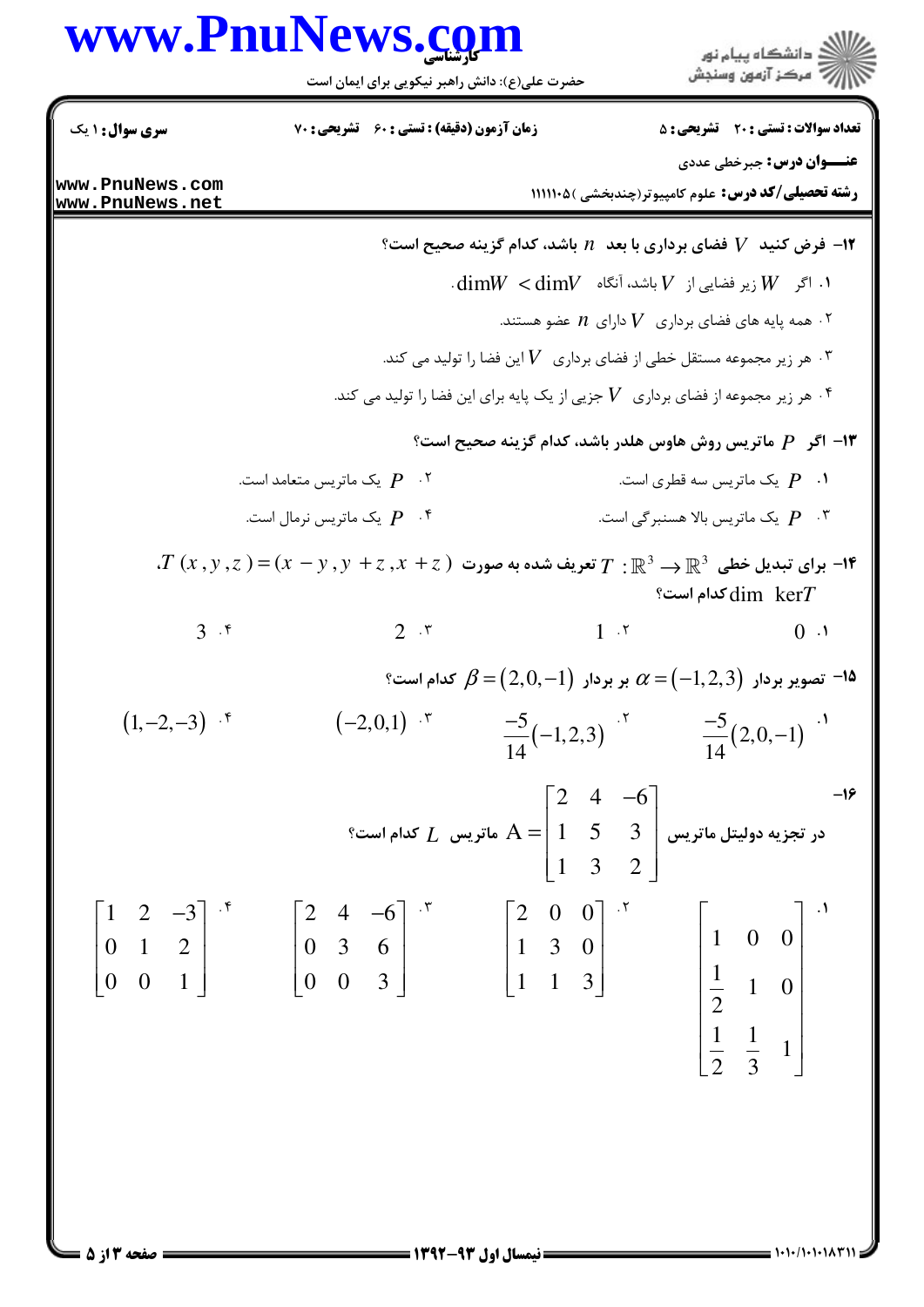## www.PnuNews.com



حضرت علی(ع): دانش راهبر نیکویی برای ایمان است

**تعداد سوالات : تستی : 20 - تشریحی : 5 سری سوال : ۱ یک** زمان آزمون (دقیقه) : تستی : 60 تشریحی : 70 **عنــوان درس:** جبرخطي عددي www.PnuNews.com **رشته تحصیلی/کد درس:** علوم کامپیوتر(چندبخشی )۱۱۱۱۱۰۵ www.PnuNews.net  $-1V$ فرض کنید  $\left| \begin{array}{c|c} \mathbf{z} & -\mathbf{z} \ -3 & \end{array} \right|$  کدام گزینه صحیح است؟  $||X||_1 + ||X||_2 = 9$   $.5$  $||X||_{\infty} = 6$   $\cdot$   $\cdot$  $||X||_{2} = \sqrt{6}$ .  $||X||_1 = 0$ **۱۸- برای روش توانی کدام گزینه صحیح است؟** ۰۱ روش توانی روشی است تکراری برای یافتن بزرگترین مقدار ویژه ماتریس  $\rm A$  از لحاظ قدرمطلق که حقیقی و غیر تکراری باشد.  $\rm A$ ر از مش توانی برای یافتن بزرگترین مقدار ویژه ماتریس  $\rm A$  از لحاظ قدرمطلق سریعتر از یافتن بزرگترین مقدار ویژه ماتریس  $\rm A$  از  $\rm A$ لحاظ قدر مطلق است. ۰۳ . روش توانی روشی تکراری برای یافتن بزرگترین مقدار ویژه ماتریس  $\mathbf A$  از لحاظ قدرمطلق است. ۰۴ اگر یکی از مقادیر ویژه ماتریس A صفر باشد، روش توانی واگرا خواهد بود. ا  $\rm X$ لا می کنید  $\rm X=0$  خرض کنید  $\rm X^{(k)}$  و  $\rm X^{(k+1)}=\rm B X^{(k)}$  است؟  $\rm A X=0$  که است؟  $\rm A X=0$ به ازا هر بردار اولیه  $\chi^{(0)}$  دنباله  $\chi^{(k)}$  به جواب دستگاه  $X=b$  همگراست اگر و تنها اگر  $\left\|X^{(0)}\right\| = 0$  باشد.  $\chi^{(0)}$ ۰۲ . به ازا هر بردار اولیه  $\mathbf{x}^{(0)}$  دنباله  $\mathbf{x}^{(k)}$  به جواب دستگاه  $\mathbf{X} = \mathbf{b}$  همگراست اگر و تنها  $\mathbf{B}$  اکیدا قطری غالب باشد. به ازا هر بردار اولیه  $\mathbf{x}^{(0)}$  دنباله  $\mathbf{x}^{(k)}$  به جواب دستگاه  $\mathbf{X} = \mathbf{b}$  همگراست اگر و تنها  $\|\mathbf{s}\| < \|\mathbf{B}\|$  باشد.  $^{\mathbf{v}}$ به ازا هر بردار اولیه  $\mathbf{x}^{(0)}$  دنباله  $\mathbf{x}^{(k)}$  به جواب دستگاه  $\mathbf{X} = \mathbf{b}$  همگراست اگر و تنها  $\mathbf{p}^{(s)}$  باشد.  $^{\mathfrak{f}}$ با فرض اینکه  $\rm{AX} = \rm{D} + \rm{D} + \rm{D} + \rm{D}$  با فرض اینکه  $\rm{D} + \rm{D} + \rm{D} + \rm{D} + \rm{D}$  که  $\rm{L}$  یک ماتریس اکیدا پایین مثلثی،  $\rm{D}$  اکیدا  $\rm{N}$ قطری و IJ اکیدا بالا مثلثی می باشند، دنباله حاصل از روش ژاکوبی کدام است؟  $X^{(k)} = D^{-1}(L+U)X^{(k-1)} + D^{-1}b$  $X^{(k)} = -D^{-1}(L+U)X^{(k-1)} + D^{-1}b$ .  $X^{k} = -(D + L)^{-1} U X^{(k-1)} + (D + L)^{-1} b$  $X^{k} = (D + L)^{-1} U X^{(k-1)} + (D + L)^{-1} b$ 

 $= 1.11 / 1.111$